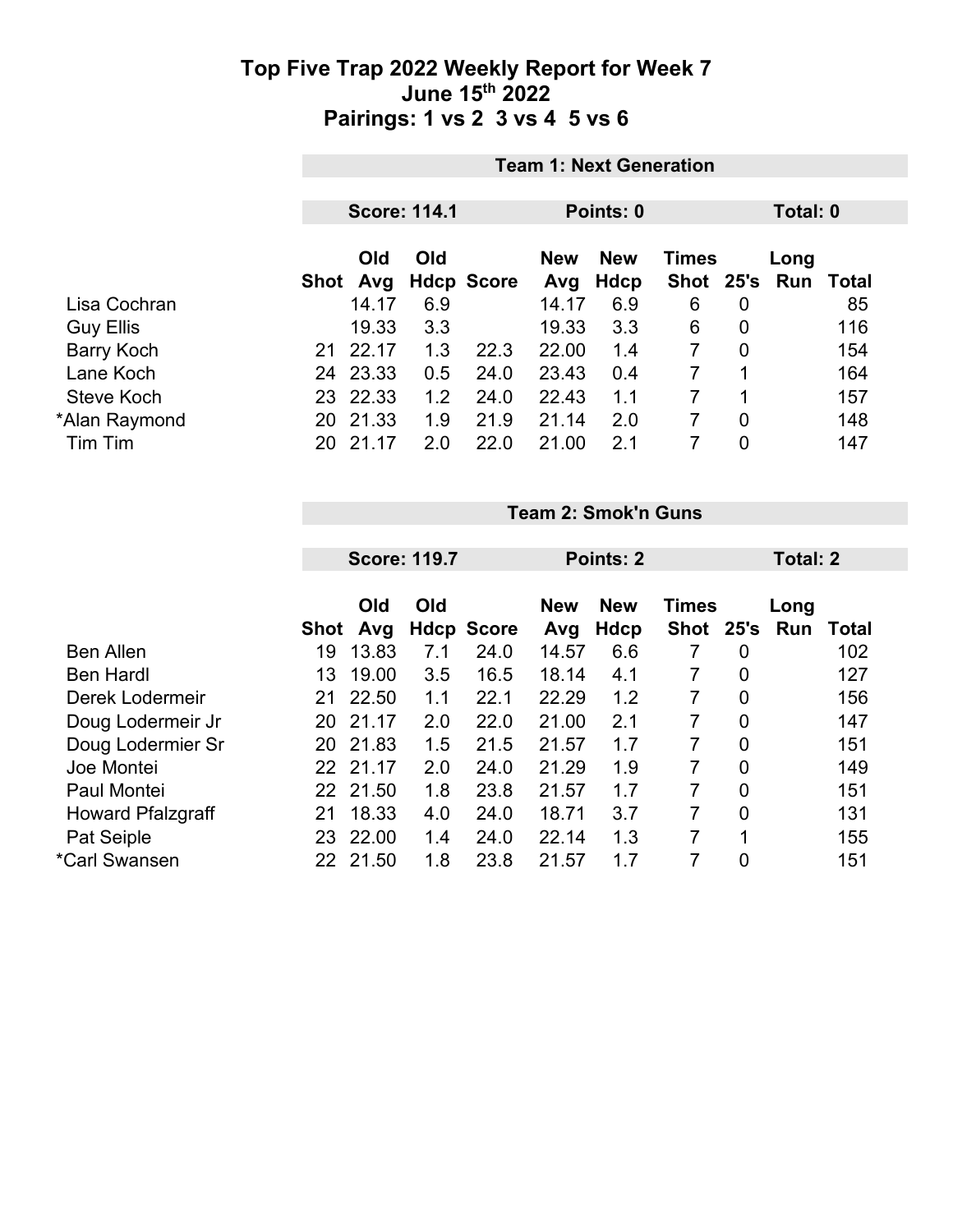|                         | Team 3: HDI |                     |     |                   |                            |      |             |                |    |                  |
|-------------------------|-------------|---------------------|-----|-------------------|----------------------------|------|-------------|----------------|----|------------------|
|                         |             |                     |     |                   |                            |      |             |                |    |                  |
|                         |             | <b>Score: 116.1</b> |     |                   | <b>Points: 2</b>           |      |             | Total: 2       |    |                  |
|                         | Old<br>Old  |                     |     | <b>New</b>        | <b>New</b><br><b>Times</b> |      |             | Long           |    |                  |
|                         |             | Shot Avg            |     | <b>Hdcp Score</b> | Avg                        | Hdcp | <b>Shot</b> | 25's           |    | <b>Run Total</b> |
| <b>Tom Averbeck</b>     | 21          | 21.00               | 2.1 | 23.1              | 21.00                      | 2.1  | 7           | $\mathbf 0$    |    | 147              |
| <b>Tom Hildebrandt</b>  | 20          | 22.17               | 1.3 | 21.3              | 21.86                      | 1.5  | 7           | $\overline{0}$ |    | 153              |
| *Al Housewright         | 17          | 20.33               | 2.6 | 19.6              | 19.86                      | 2.9  | 7           | $\overline{0}$ |    | 139              |
| <b>Gene Housewright</b> | 18          | 19.83               | 2.9 | 20.9              | 19.57                      | 3.1  | 7           | $\overline{0}$ |    | 137              |
| <b>Cole Howitz</b>      |             | 24 22.83            | 0.8 | 24.0              | 23.00                      | 0.7  | 7           | 1              |    | 161              |
| Joe L                   | 18          | 18.50               | 3.9 | 21.9              | 18.43                      | 3.9  | 7           | $\overline{0}$ |    | 129              |
| <b>Matt Matt</b>        | 20          | 21.00               | 2.1 | 22.1              | 20.86                      | 2.2  | 7           | $\overline{0}$ |    | 146              |
| <b>Carson Meyer</b>     | 25          | 21.33               | 1.9 | 25.0              | 21.86                      | 1.5  | 7           | 1              | 25 | 153              |
| Sam Meyer               | 19          | 21.67               | 1.6 | 20.6              | 21.29                      | 1.9  | 7           | 0              |    | 149              |

**Team 4: Lead Lizzards**

|                        |      | <b>Score: 100.4</b> |     |                   |                   | Points: 0                 |                             |      | Total: 0    |              |
|------------------------|------|---------------------|-----|-------------------|-------------------|---------------------------|-----------------------------|------|-------------|--------------|
|                        | Shot | Old<br>Avg          | Old | <b>Hdcp Score</b> | <b>New</b><br>Avg | <b>New</b><br><b>Hdcp</b> | <b>Times</b><br><b>Shot</b> | 25's | Long<br>Run | <b>Total</b> |
| Lou Dessellier         | 21   | 22.00               | 1.4 | 22.4              | 21.86             | 1.5                       |                             | 0    |             | 153          |
| Dana Jaques            |      | 16.00               | 5.6 |                   | 16.00             | 5.6                       | 3                           | 0    |             | 48           |
| Leonard Jaques         |      | 20.67               | 2.3 |                   | 20.67             | 2.3                       | 3                           | 0    |             | 62           |
| <b>Adam Rohrs</b>      |      | 18.33               | 4.0 |                   | 18.33             | 4.0                       | 3                           | 0    |             | 55           |
| <b>Charles Rohrs</b>   |      | 23.00               | 0.7 |                   | 23.00             | 0.7                       | 3                           | 0    |             | 69           |
| Michelle Rudlong       | 14   | 20.33               | 2.6 | 16.6              | 19.43             | 3.2                       | 7                           | 0    |             | 136          |
| <b>Terry Rudlong</b>   | 19   | 20.80               | 2.2 | 21.2              | 20.50             | 2.5                       | 6                           | 0    |             | 123          |
| *Denise Scholljegerdes | 18   | 18.67               | 3.7 | 21.7              | 18.57             | 3.8                       | 7                           | 0    |             | 130          |
| Lou Scholljegerdes     | 14   | 17.67               | 4.4 | 18.4              | 17.14             | 4.8                       | 7                           | 0    |             | 120          |
| <b>Pat Skinner</b>     |      | 19.00               | 3.5 |                   | 19.00             | 3.5                       | 3                           | 0    |             | 57           |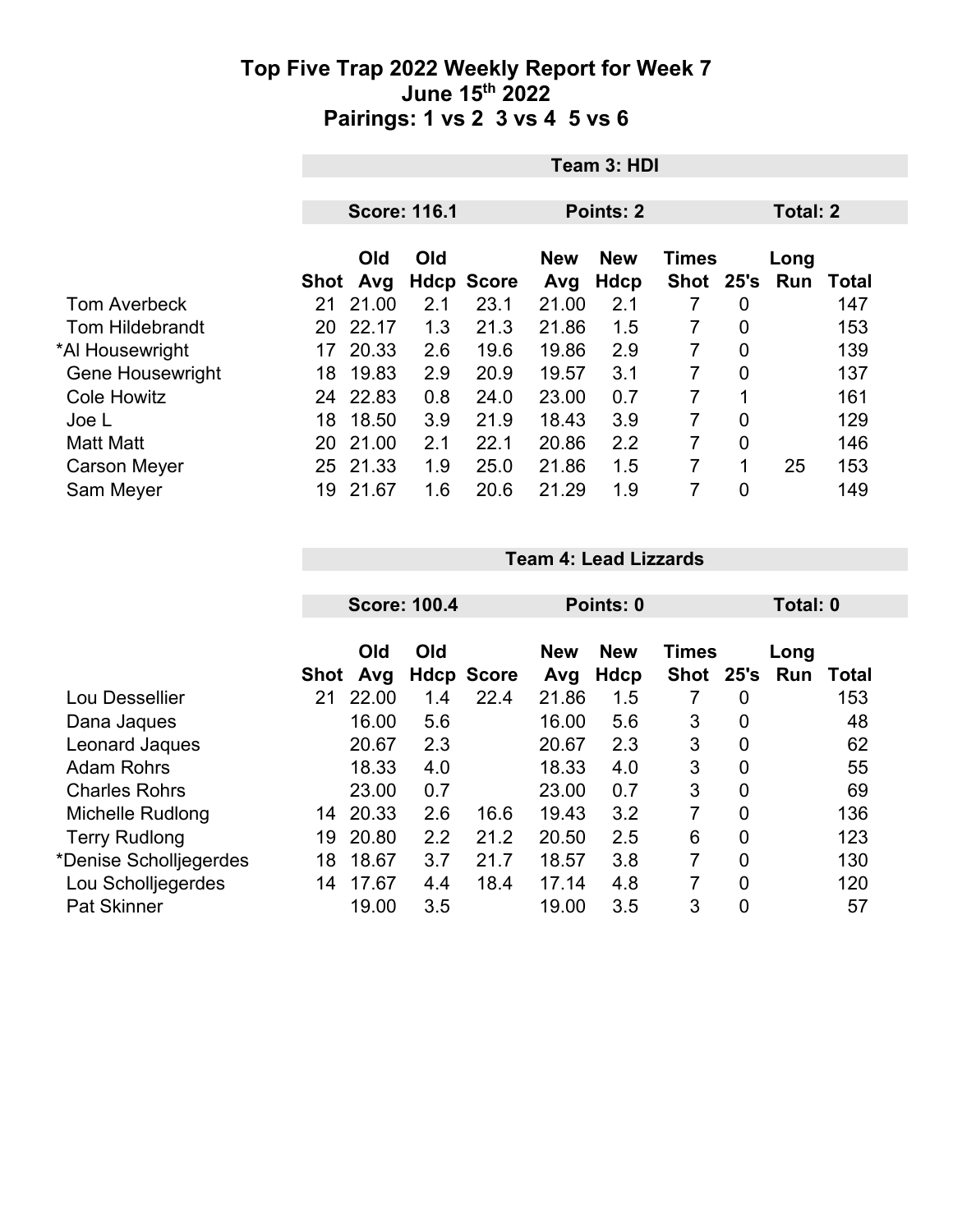|                     | <b>Team 5: Chet's Shoes</b> |       |     |                   |            |             |              |                |      |       |
|---------------------|-----------------------------|-------|-----|-------------------|------------|-------------|--------------|----------------|------|-------|
|                     |                             |       |     |                   |            |             |              |                |      |       |
|                     | <b>Score: 121.0</b>         |       |     | <b>Points: 2</b>  |            |             |              | Total: 2       |      |       |
|                     |                             | Old   | Old |                   | <b>New</b> | <b>New</b>  | <b>Times</b> |                | Long |       |
|                     | Shot                        | Avg   |     | <b>Hdcp Score</b> | Avg        | <b>Hdcp</b> | <b>Shot</b>  | 25's           | Run  | Total |
| Paul Cassanova      | 23                          | 21.67 | 1.6 | 24.0              | 21.86      | 1.5         |              | 0              |      | 153   |
| Paul Cowan          | 24                          | 22.00 | 1.4 | 24.0              | 22.29      | 1.2         | 7            | 0              |      | 156   |
| Dave Dave           | 25                          | 22.00 | 1.4 | 25.0              | 22.43      | 1.1         | 7            | 1              | 25   | 157   |
| <b>Bruce Fuerst</b> | 21                          | 23.17 | 0.6 | 21.6              | 22.86      | 0.8         | 7            | 0              |      | 160   |
| Jeff Jeff           |                             | 18.83 | 3.6 |                   | 18.83      | 3.6         | 6            | $\overline{0}$ |      | 113   |
| *Bruce M            | 23                          | 24.17 | 0.0 | 23.0              | 24.00      | 0.0         | 7            | $\overline{2}$ |      | 168   |
| <b>Scott N</b>      | 22                          | 21.20 | 2.0 | 24.0              | 21.33      | 1.9         | 6            | 0              |      | 128   |
| <b>Steve Steve</b>  | 17                          | 20.17 | 2.7 | 19.7              | 19.71      | 3.0         | 7            | $\overline{0}$ |      | 138   |
| Tim Tim             | 21                          | 15.17 | 6.2 | 24.0              | 16.00      | 5.6         | 7            | 0              |      | 112   |

|                      |      | <b>Score: 118.7</b> |     |                   | Points: 0         |                    |                             |                | Total: 0    |       |  |
|----------------------|------|---------------------|-----|-------------------|-------------------|--------------------|-----------------------------|----------------|-------------|-------|--|
|                      | Shot | Old<br>Avg          | Old | <b>Hdcp Score</b> | <b>New</b><br>Avg | <b>New</b><br>Hdcp | <b>Times</b><br><b>Shot</b> | 25's           | Long<br>Run | Total |  |
| Dave Dempsey         | 16   | 21.17               | 2.0 | 18.0              | 20.43             | 2.5                |                             | $\overline{0}$ |             | 143   |  |
| *Guy Garritson       | 23   | 23.67               | 0.2 | 23.2              | 23.57             | 0.3                | 7                           | 1              |             | 165   |  |
| John Koskey          | 23   | 22.33               | 1.2 | 24.0              | 22.43             | 1.1                | 7                           | 1              |             | 157   |  |
| <b>Chris Larson</b>  |      | 22 20.33            | 2.6 | 24.0              | 20.57             | 2.4                | 7                           | $\overline{0}$ |             | 144   |  |
| <b>Chris Maca</b>    |      | 20.50               | 2.5 |                   | 20.50             | 2.5                | 6                           | $\overline{0}$ |             | 123   |  |
| <b>Alexa Nettell</b> | 17   | 14.83               | 6.4 | 23.4              | 15.14             | 6.2                | $\overline{7}$              | $\overline{0}$ |             | 106   |  |
| Lenny Storch         | 21   | 19.50               | 3.2 | 24.0              | 19.71             | 3.0                | 7                           | $\overline{0}$ |             | 138   |  |
| Paul Wiemann         |      | 21.83               | 1.5 |                   | 21.83             | 1.5                | 6                           | $\overline{0}$ |             | 131   |  |

**Team 6: Bull Shooters**

| Super Shooters: Carson Meyer |           | 25 |
|------------------------------|-----------|----|
|                              | Dave Dave | 25 |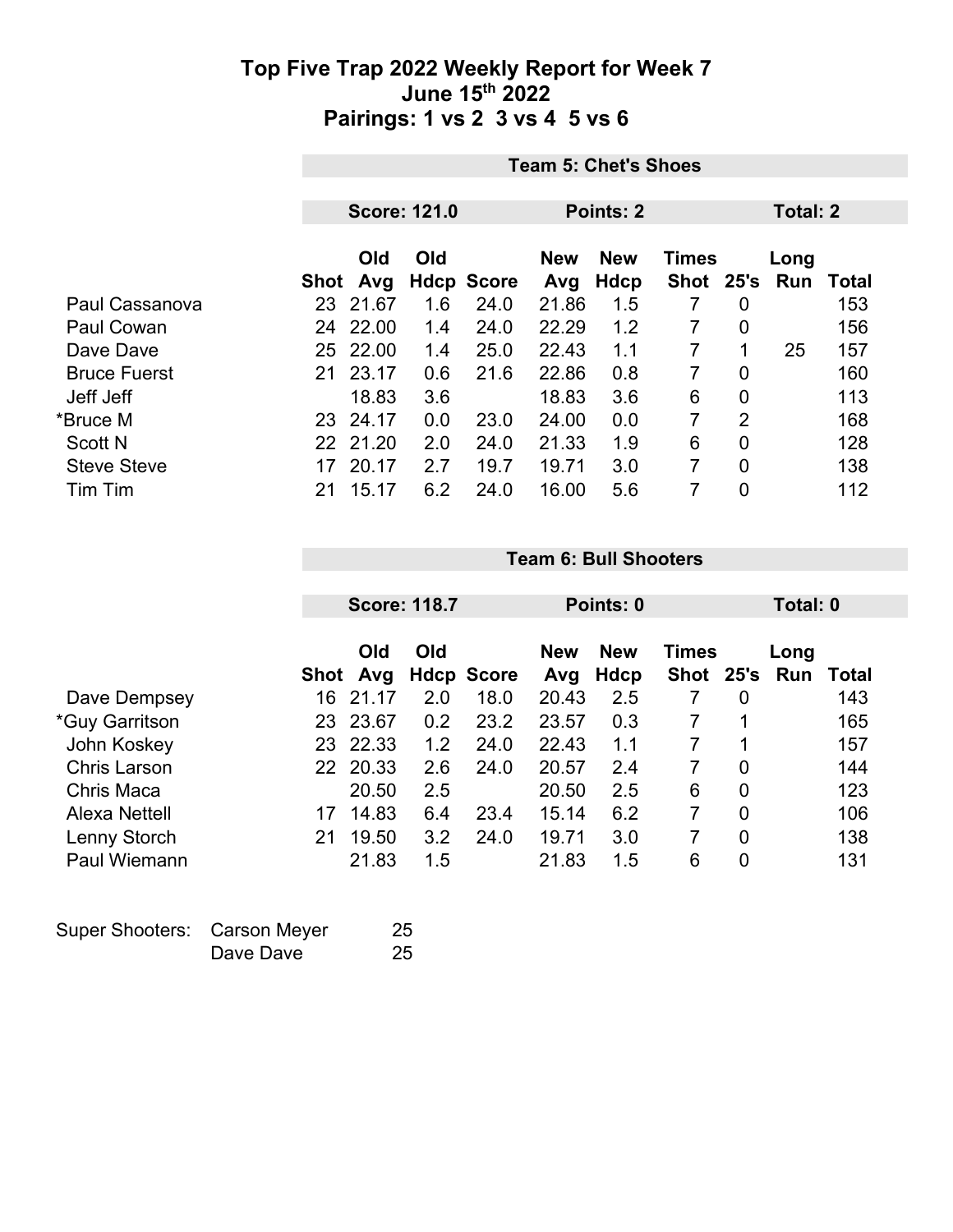## **Top Five Trap 2022 Team Standings through week 7**

|        | <b>Team 5 Chet's Shoes</b>    | 2.0 |
|--------|-------------------------------|-----|
| Team 3 | <b>HDI</b>                    | 2.0 |
|        | Team 2 Smok'n Guns            | 2.0 |
|        | <b>Team 6 Bull Shooters</b>   | 0.0 |
| Team 4 | <b>Lead Lizzards</b>          | 0.0 |
|        | <b>Team 1 Next Generation</b> | 0.0 |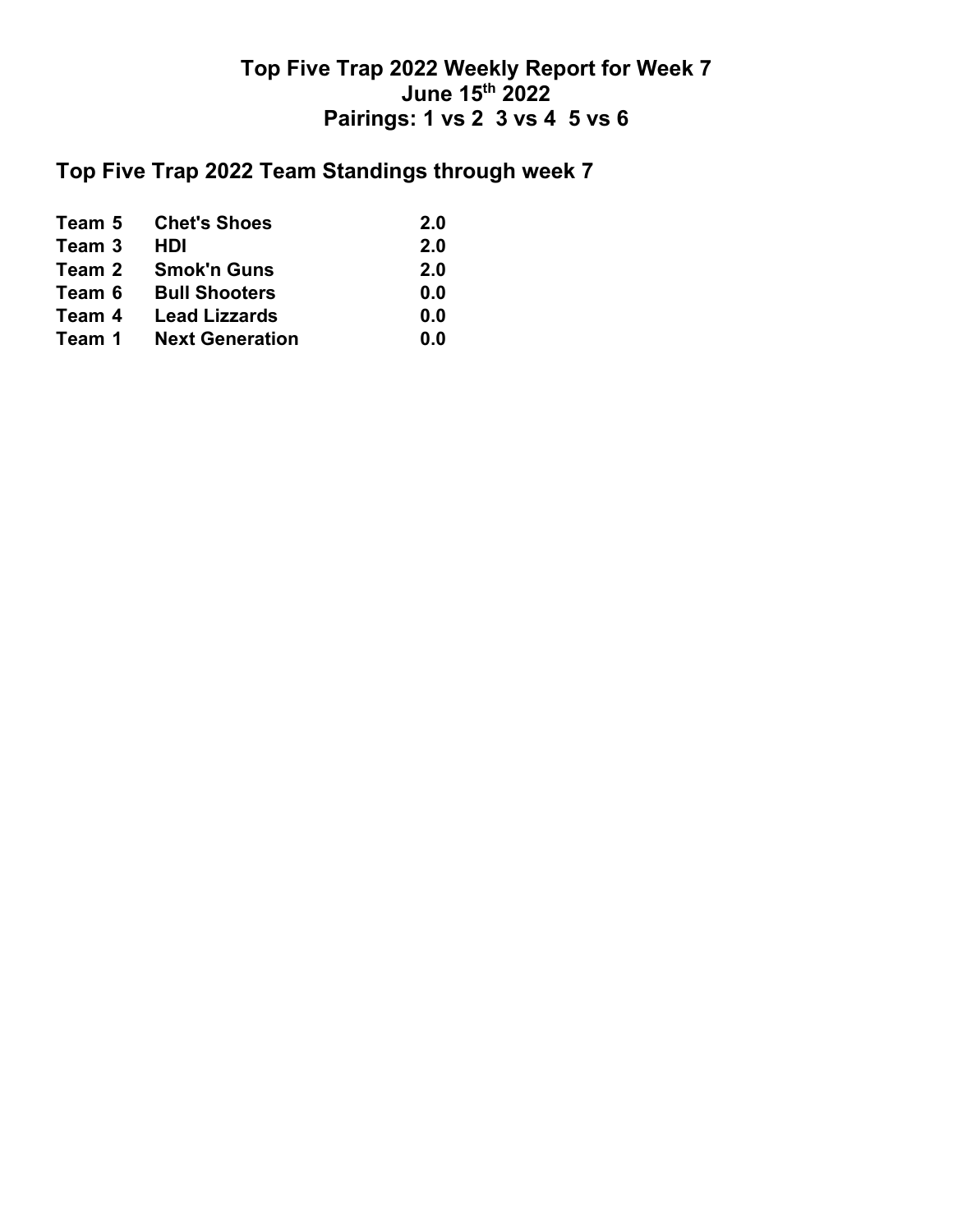# **Top Five Trap 2022 Total Target Leaders Through Week 7**

| Shooter                  | Total | Avg   |                | <b>Rounds Straights Team</b> |                        |
|--------------------------|-------|-------|----------------|------------------------------|------------------------|
| <b>Bruce M</b>           | 168   | 24.00 | 7              | $\overline{2}$               | <b>Chet's Shoes</b>    |
| <b>Guy Garritson</b>     | 165   | 23.57 | $\overline{7}$ | $\mathbf 1$                  | <b>Bull Shooters</b>   |
| Lane Koch                | 164   | 23.43 | $\overline{7}$ | 1                            | <b>Next Generation</b> |
| <b>Cole Howitz</b>       | 161   | 23.00 | $\overline{7}$ | $\mathbf 1$                  | HDI                    |
| <b>Bruce Fuerst</b>      | 160   | 22.86 | $\overline{7}$ | 0                            | <b>Chet's Shoes</b>    |
| Dave Dave                | 157   | 22.43 | $\overline{7}$ | 1                            | <b>Chet's Shoes</b>    |
| <b>Steve Koch</b>        | 157   | 22.43 | $\overline{7}$ | 1                            | <b>Next Generation</b> |
| John Koskey              | 157   | 22.43 | $\overline{7}$ | 1                            | <b>Bull Shooters</b>   |
| Derek Lodermeir          | 156   | 22.29 | $\overline{7}$ | 0                            | <b>Smok'n Guns</b>     |
| Paul Cowan               | 156   | 22.29 | $\overline{7}$ | $\mathbf 0$                  | <b>Chet's Shoes</b>    |
| Pat Seiple               | 155   | 22.14 | $\overline{7}$ | $\mathbf 1$                  | <b>Smok'n Guns</b>     |
| <b>Barry Koch</b>        | 154   | 22.00 | $\overline{7}$ | 0                            | <b>Next Generation</b> |
| <b>Carson Meyer</b>      | 153   | 21.86 | $\overline{7}$ | 1                            | HDI                    |
| <b>Tom Hildebrandt</b>   | 153   | 21.86 | $\overline{7}$ | 0                            | <b>HDI</b>             |
| Lou Dessellier           | 153   | 21.86 | $\overline{7}$ | 0                            | <b>Lead Lizzards</b>   |
| Paul Cassanova           | 153   | 21.86 | $\overline{7}$ | 0                            | <b>Chet's Shoes</b>    |
| Doug Lodermier Sr        | 151   | 21.57 | $\overline{7}$ | 0                            | <b>Smok'n Guns</b>     |
| Paul Montei              | 151   | 21.57 | $\overline{7}$ | 0                            | Smok'n Guns            |
| <b>Carl Swansen</b>      | 151   | 21.57 | $\overline{7}$ | 0                            | Smok'n Guns            |
| Sam Meyer                | 149   | 21.29 | $\overline{7}$ | 0                            | <b>HDI</b>             |
| Joe Montei               | 149   | 21.29 | $\overline{7}$ | 0                            | <b>Smok'n Guns</b>     |
| Alan Raymond             | 148   | 21.14 | $\overline{7}$ | 0                            | <b>Next Generation</b> |
| Tim Tim                  | 147   | 21.00 | $\overline{7}$ | 0                            | <b>Next Generation</b> |
| Doug Lodermeir Jr        | 147   | 21.00 | $\overline{7}$ | 0                            | Smok'n Guns            |
| <b>Tom Averbeck</b>      | 147   | 21.00 | $\overline{7}$ | 0                            | HDI                    |
| <b>Matt Matt</b>         | 146   | 20.86 | $\overline{7}$ | 0                            | HDI                    |
| <b>Chris Larson</b>      | 144   | 20.57 | $\overline{7}$ | 0                            | <b>Bull Shooters</b>   |
| Dave Dempsey             | 143   | 20.43 | $\overline{7}$ | 0                            | <b>Bull Shooters</b>   |
| Al Housewright           | 139   | 19.86 | $\overline{7}$ | 0                            | <b>HDI</b>             |
| Lenny Storch             | 138   | 19.71 | $\overline{7}$ | 0                            | <b>Bull Shooters</b>   |
| <b>Steve Steve</b>       | 138   | 19.71 | $\overline{7}$ | 0                            | <b>Chet's Shoes</b>    |
| <b>Gene Housewright</b>  | 137   | 19.57 | $\overline{7}$ | 0                            | HDI                    |
| Michelle Rudlong         | 136   | 19.43 | $\overline{7}$ | 0                            | <b>Lead Lizzards</b>   |
| Paul Wiemann             | 131   | 21.83 | 6              | 0                            | <b>Bull Shooters</b>   |
| <b>Howard Pfalzgraff</b> | 131   | 18.71 | $\overline{7}$ | 0                            | Smok'n Guns            |
| Denise Scholljegerdes    | 130   | 18.57 | $\overline{7}$ | 0                            | <b>Lead Lizzards</b>   |
| Joe L                    | 129   | 18.43 | $\overline{7}$ | 0                            | HDI                    |
| Scott N                  | 128   | 21.33 | 6              | 0                            | <b>Chet's Shoes</b>    |